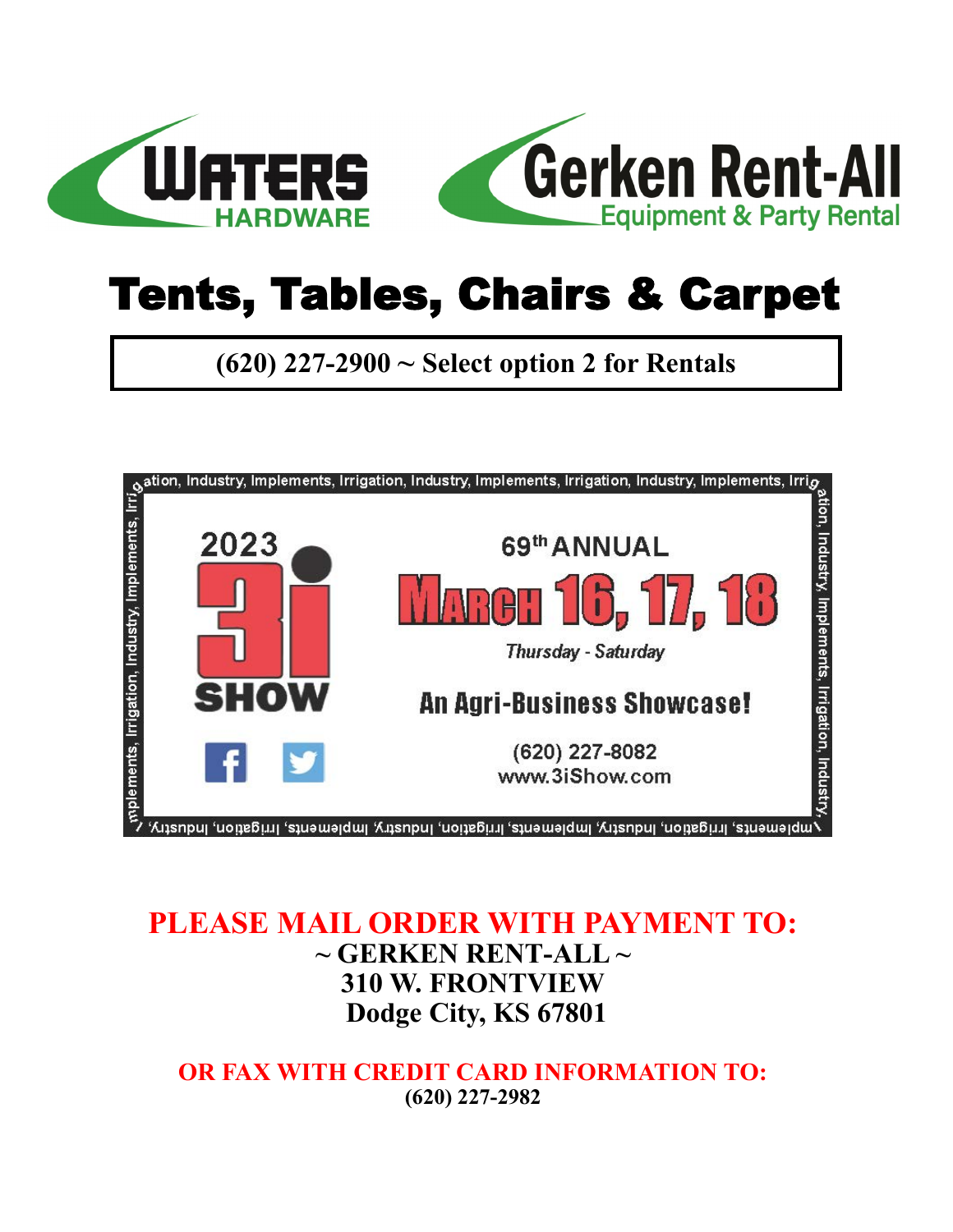

| <b>SIZE IN FEET</b> | <b>SIDE HEIGHT</b> | <b>COLORS AVAILABLE</b> | <b>PRICE</b> |
|---------------------|--------------------|-------------------------|--------------|
| $10 \times 10$      | 7 <sup>5</sup>     | <b>WHITE</b>            | \$180.00     |
| 20 X 20             | 7 <sup>5</sup>     | <b>WHITE</b>            | \$280.00     |
| 20 X 30             | 7 <sup>5</sup>     | <b>WHITE</b>            | \$350.00     |
| 20 X 40             | 7 <sup>5</sup>     | <b>WHITE</b>            | \$450.00     |
| <b>40 HEX</b>       | 7 <sup>5</sup>     | <b>WHITE</b>            | \$550.00     |
| 40 X 40             | 7 <sup>5</sup>     | <b>WHITE</b>            | \$830.00     |
| $40 \text{ X } 60$  | 7 <sup>5</sup>     | <b>WHITE</b>            | \$1,200.00   |
| 40 X 80             | 7 <sup>5</sup>     | <b>WHITE</b>            | \$1,600.00   |
| 60 X 100            | 7 <sup>5</sup>     | <b>WHITE</b>            | \$3,000.00   |

### All Rentals Must Be Paid In Full Before Being Installed.

Price includes: Delivery, installation, and removal of our equipment on your lot. We will have specially trained personnel on the grounds every day to maintain the equipment.

## Looking Forward to Serving You at the 3i SHOW!

RENTER WILL HOLD HARMLESS GERKEN RENT-ALL FROM ANY PERSONAL ACCIDENTS OR DAMAGE TO RENTER'S MERCHANDISE OR EQUIPMENT UNDER OR SURROUNDING TENT WHILE OCCUPIED BY RENTER. INCLUDES ACTS OF GOD.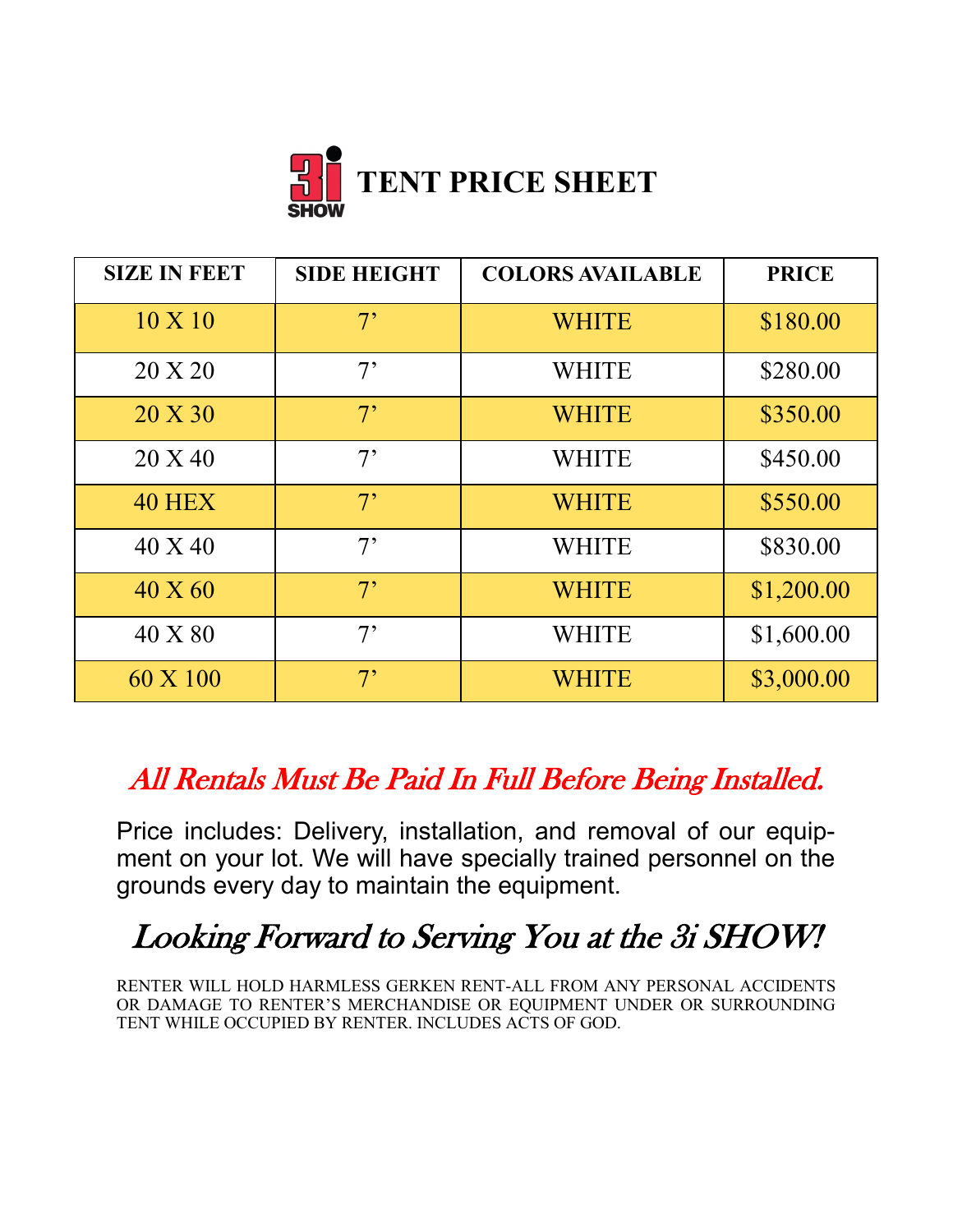

## **3i Special .**

### **1— 8' TABLE W/CLOTH & SKIRT 2— CHAIRS (Brown) 1— 6' X 10' CARPET \$89.00 + \$7.70tax = \$96.70**

#### **OR RENT ITEMS AS NEEDED:**

| TABLE\$ 10.00           |  |
|-------------------------|--|
| CHAIR\$ 3.50 (White)    |  |
| \$ 1.50 (Brown)         |  |
| TABLE CLOTH\$ 11.50     |  |
| TABLE SKIRT\$ 22.50     |  |
| 6' X 10' CARPET\$ 45.00 |  |
| (INDOOR/OUTDOOR CARPET) |  |

#### **ALL TABLES 8' BANQUET TABLES**

**TABLE CLOTH & 13' SKIRT COLORS AVAILABLE:** White, Ivory, Black, Navy, Royal, Purple, Kelly Green, Red & Lemon

Over 50 color options available. Please contact Gerken to discuss all possibilities.

**If you have any questions, please contact Tania, Jason, Joe, Jeff or Jesus At 620-227-2900.**